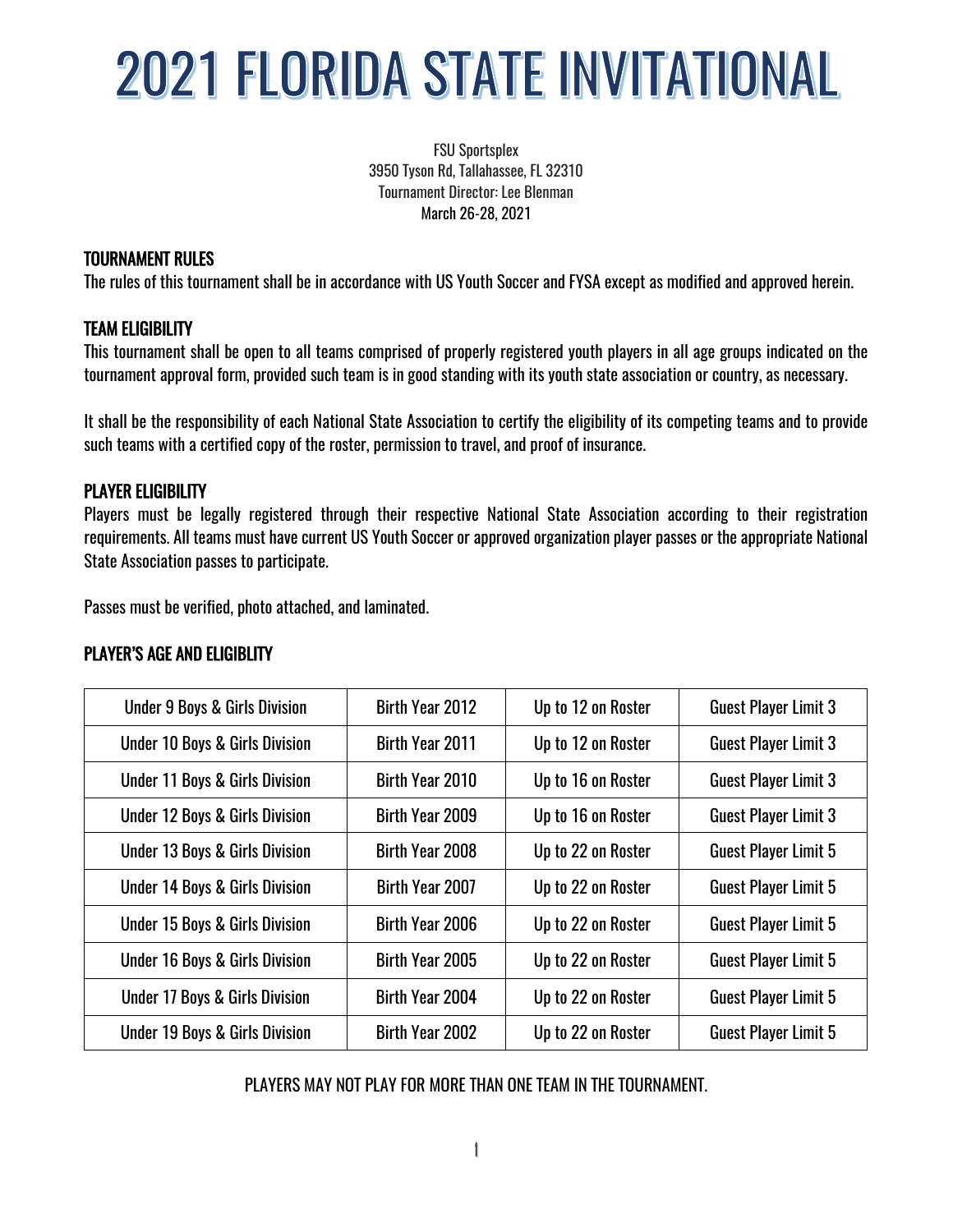### PRE-GAME PROCEDURES

Tournament officials shall conduct all credential checks:

- a. At initial registration
- b. At the field prior to each game

In no event will a player be allowed to participate who has not been certified by the tournament credential's committee. A player who arrives late at the playing field after the pre-game procedure may enter the game once the game's official(s) verify the player is eligible and with the permission of the referee.

Only at the pre-game procedure may a player be challenged by an opposing manager/coach. Challenged player(s) will be noted by the referee on the game report and will be allowed to participate in the game (if said player has been certified as eligible by the tournament credentials committee). A challenged player does not constitute a game protest but may serve as a basis for protest should one be submitted. A late arriving player may be challenged at the time he/she is allowed to participate by the referee.

Each manager/coach or assistant must have a valid coach's pass and be listed on the roster. If a manager or coach is ejected, an assistant may conduct the team. If the assistant is also ejected, or there is no assistant, the game will be forfeited. In no case will a team be allowed to participate without a properly registered coach or assistant.

THERE WILL BE NO COIN TOSS. Away team always has opening kick-off, home team will pick which goal to attack in the first half.

#### **CONCUSSIONS**

Pursuant to Florida Statutes (FS 943.0438) Florida in 2012 enacted a very stringent Head Injury and Concussion Law. If the referee (or assistant referee) believes that, in his/ her opinion, a player has suffered a head injury or possible concussion, the match must be stopped IMMEDIATELY. The injured player if able to leave the field on their own must be escorted to their coach and the coach must be told that the player cannot return for the duration of the match. If a trainer is brought onto the field because the player is incapacitated, the referee must still notify the coach that the player cannot return to the game. It is the responsibility of the coach and the player's parent(s) or legal guardians to seek medical attention. The player may not resume participation until he/ she has been cleared by a medical doctor. The Referee HAS NOT FURTHER responsibility beyond removing the player for the match to which the player was injured. The referee crew must ensure, that UNDER NO CIRCUMSTANCES or due to the appeal from any coaching staff that the player is allowed back in the game.

#### HEADING GUIDELINES

Deliberate heading is not allowed in age groups U12 and younger.

If a U12 or younger player deliberately heads the ball in a game, an indirect free kick should be awarded to the opposing team from the spot of the offense. If the deliberate header occurs within the goal area, the indirect free kick should be taken on the goal area parallel to the goal line at the nearest point to where the infringement occurred.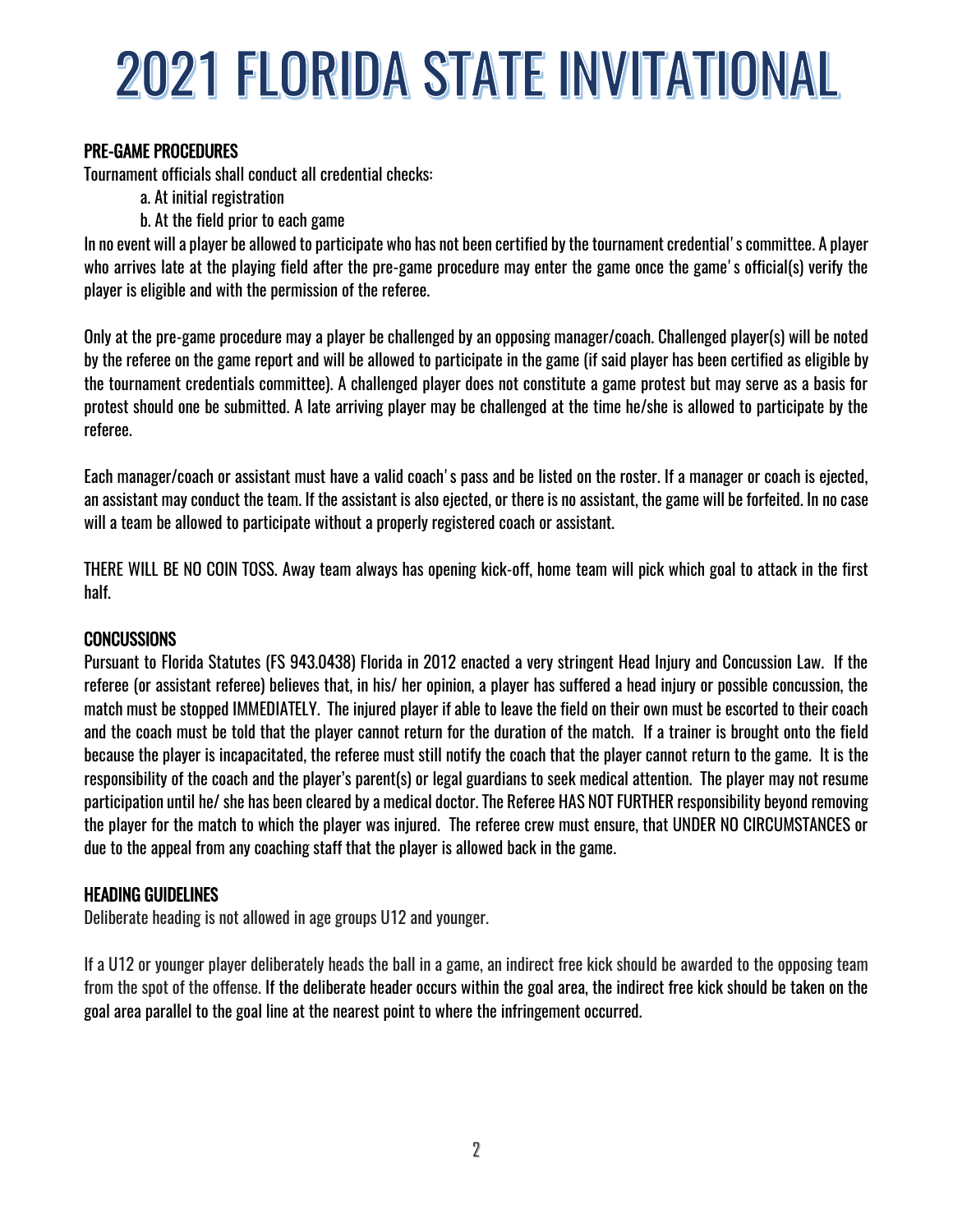## TOURNAMENT HOUSING

All teams, except as noted below, are subject to book lodging through the Florida State Invitation (FSI) designated travel provider as a condition to complete at the event.

- a. Teams that are located within a 75 mile driving distance of FSI's FSU Sportsplex are not required to book.
- b. Teams that are located within a 90 mile driving distance of the of FSI's FSU Sportsplex and have a drive time of less than 90 minutes are not required to book.
- c. All teams over 90 miles are expected to book with the designated travel provider as a condition to compete- No Exceptions.
- d. Addresses used for the determination of the distance/ time will be the address of the FSU Sportsplex.
- e. Google Maps ™ or other approved online mapping services will be used to determine driving distance and time.

### LAWS OF THE GAME

All games shall be according to FIFA "Laws of the Game," except as modified below:

## 9/10U - BUILD OUT LINE

When the goalkeeper has the ball, either during play (from the opponent) or from a goal kick, the opposing team must move behind the build out line until the ball is put into play. A quick start by the GK is allowed before the opposing team all retreat behind the build out line. Once the opposing team is behind the build out line, the goalkeeper can pass, throw or roll the ball into play (punting/drop kicks not allowed). Ball is in play when it leaves the GK's hands, this is when players may cross the build out line & pressure the ball.

The build out line will also be used to denote where offside offenses can be called.

- Players cannot be penalized for an offside offense between the halfway line and the build out line
- Players can be penalized for an offside offense between the build out line and goal line

## LAW 1: FIELD OF PLAY

Players twelve (12) and under must play under the auspices of US Youth Soccer and FYSA according to the rules of Development Player Program.

## LAW 2: THE BALL

9U-12U uses a Size 4; 13U-19U uses a size 5.

## LAW 3: NUMBER OF PLAYERS PER SIDE

Maximum roster sizes: 9U and 10U (playing 7v7): 12 11U and 12U (playing 9v9): 16; 13U and up (playing 11v11): 22.

#### Substitutions:

May be made only upon proper notification of the referee through the assistant referee, and with the referee's permission. Substitute may not enter the field of play until the player he/she is replacing has left the field, and after being signaled onto the field by the referee. Substitutions will be allowed at any stoppage by either team, with the referee's permission.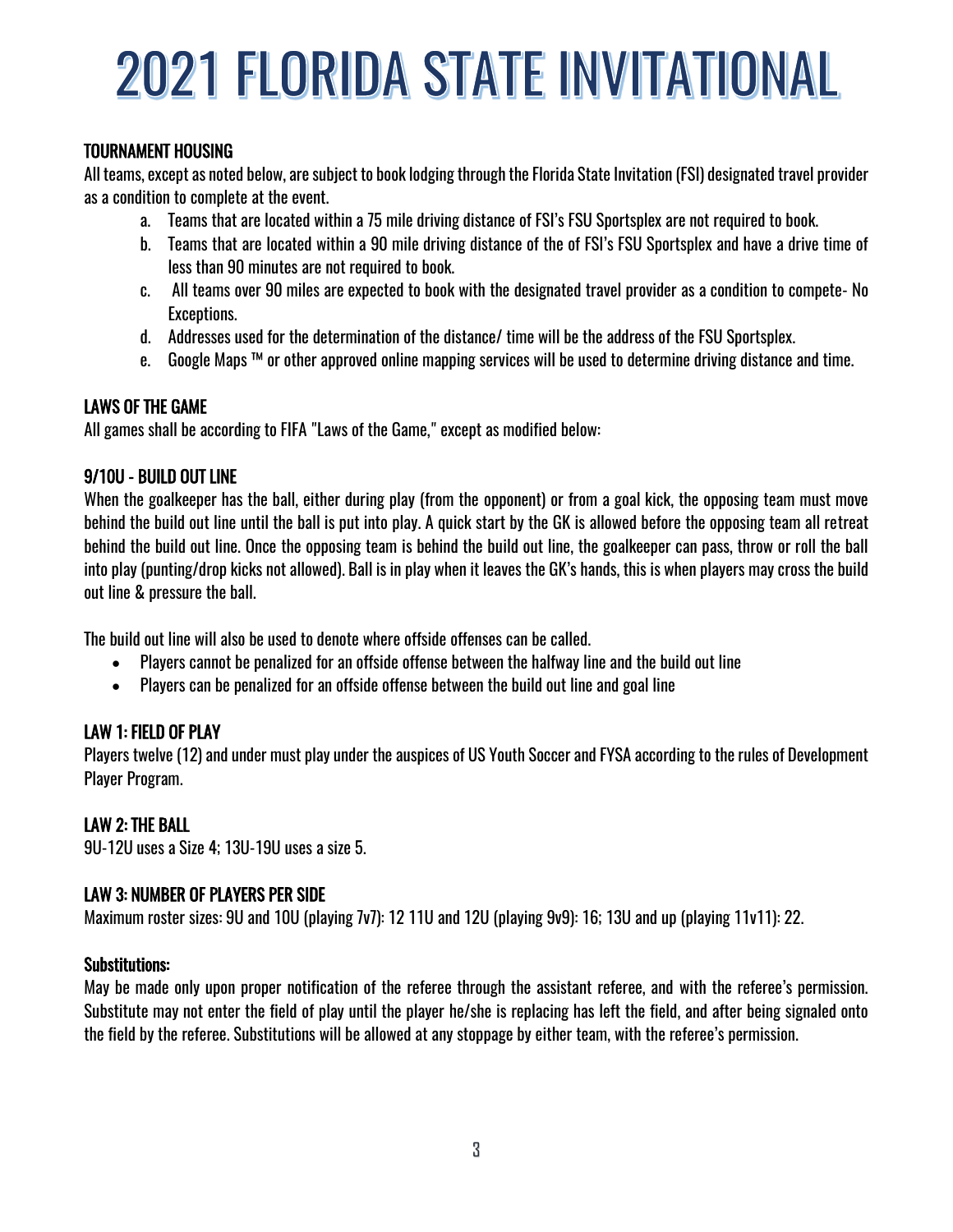## LAW 4: PLAYER EQUIPMENT

Player equipment shall be in accordance with the requirements of the Affiliate, FYSA and FIFA rules.

#### Additionally:

- a. Screw-in cleats are permitted; however, judgment as to their safety is at the discretion of the referee.
- b. Orthopedic casts are not permitted. However, soft braces can be worn with written approval from a doctor, and judgment as to safety is at the discretion of the referee.
- c. Shin guards must comply with FIFA Law 4:
	- 1. Shin guards are covered entirely by the stockings.
	- 2. Shin guards are made of a suitable material (rubber, plastic, or similar substances).
	- 3. Shin guards must PROVIDE A REASONABLE DEGREE OF PROTECTION.
	- 4. Shin guards are required for any FYSA event for the safety of the players.
- d. It is the policy of FYSA that no player be allowed to wear ANY jewelry while participating in any FYSA sanctioned match. The only exception that may be allowed is a medical alert bracelet or necklace when taped to the body. The referee shall make the decision as to the safety of the player and the referee's decision is final.

A player may be removed from the game at any time if the referee determines that the player is using or is attempting to use a brace to injure another player.

#### Uniforms:

Teams will wear uniforms of matching design and color with a minimum of six (6) inch numbers affixed to the back of the uniform shirt. No two players may have identical uniform numbers on the team roster or while both players are playing on the field at the same time.

- a. In the event of similar team colors, the designated home team will be required to change to a color accepted by the referee.
- b. Teams dressed predominantly in colors of those associated with the referee uniforms will be responsible for providing the referee and assistant referees with a jersey that is distinctively different from the uniforms worn by either competing team.
- c. The goalkeeper uniform colors must distinguish him/her from the other players, the referee and the assistant referee.

#### LAW 5: REFEREES

Referees are required to submit a completed, official game report to the site director containing any information relating to any game incidents involving players/coach, spectator misconduct, or injuries.

- a. Referees will not be paid before any required post-game reports have been submitted.
- b. In the event the assigned referees fail to appear and the assignor and/or site director fails to provide a replacement, the senior assigned assistant referee shall assume the duties and shall find an alternate assistant referee. The game will be played as scheduled and will be deemed official.

## LAW 6: ASSISTANT REFEREES

Two (2) assistant referees will be assigned in the appropriate age group games. In the event the assigned assistant referees fail to appear; the referee must find suitable assistant referees. The game will be played as scheduled and will be deemed official.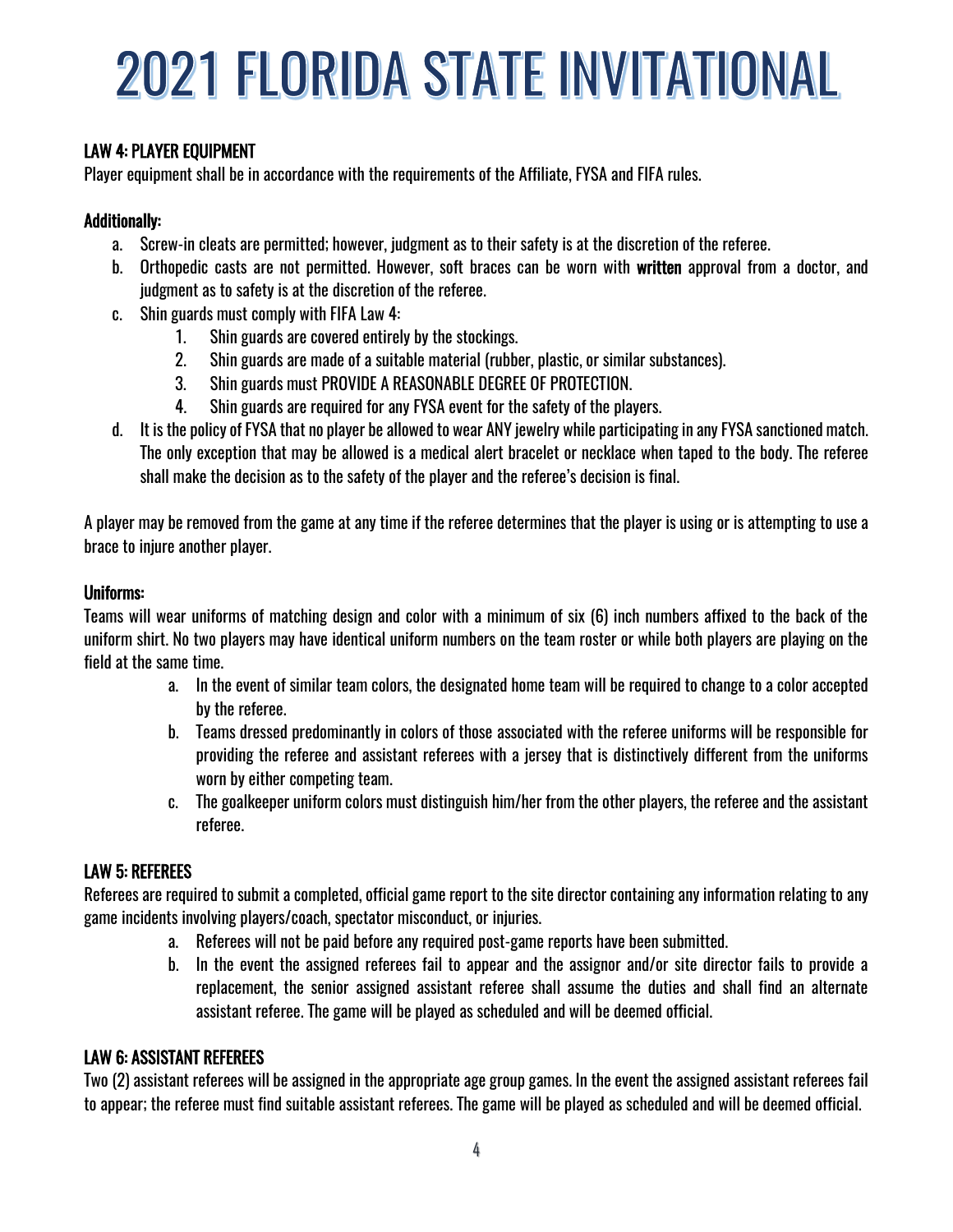## LAW 7: DURATION OF THE GAME

The duration of the game will be:

| <b>Division</b> | <b>Minutes</b> | <b>Division</b> | <b>Minutes</b> |
|-----------------|----------------|-----------------|----------------|
| <b>19U</b>      | 70             | <b>13U</b>      | 70             |
| <b>17U</b>      | 70             | <b>12U</b>      | 60             |
| <b>16U</b>      | 70             | <b>11U</b>      | 60             |
| <b>15U</b>      | 70             | <b>10U</b>      | 50             |
| <b>14U</b>      | 70             | 9U              | 50             |

All games will consist of two (2) equal halves with one half-time period of five (5) minutes.

Preliminary games will have no overtime periods to settle ties.

#### LAW 8 - LAW 17: GAME CONDUCT

#### CONTROL OF SIDELINE CONDUCT

Players, reserve players, managers, coaches, and fans and are expected to conduct themselves within the letter and spirit of "The Laws of the Game ". The tournament director (or designee) has the authority and the responsibility to remove any person(s) from the tournament for abuse s of conduct, in addition to any specific disciplinary action brought about by any other authority. In addition to good manners, these rules will apply to this tournament:

- a. The tournament director (or designee) will designate one sideline to be for the sole use of the players listed on the game roster and two manager/coaches from each team, with one team occupying one side of the midfield and one team the other.
- b. While the game is in progress, the manager/coach(s) and the reserve players must remain on their respective benches and may not roam the sidelines.
- c. The tournament director (or designee) will designate the opposite sideline for the spectators.
- d. Manager(s)/coach(s) will be responsible for the behavior of their fans and the referee will have the authority to warn, and ultimately send off, any coach whose fans behave in an abusive or disruptive manner.

#### CONDUCT AND DISCIPLINE

All players and managers/ coaches shall be subject to Florida Youth Soccer Associations Section 502 – Discipline and Sanctions. It shall be the solely the team's responsibility to determine the status of its players. Any suspensions from a tournament, local league, etc. is the responsibility of the team to notify the Tournament Director of this suspension at the time of the player's check in. Per Florida Youth Soccer Association Rule 504.1 Red Card Suspension or send off suspensions can only be served with the team with which the suspension was earned in games played by their team. Player MAY NOT serve suspensions as "guest players."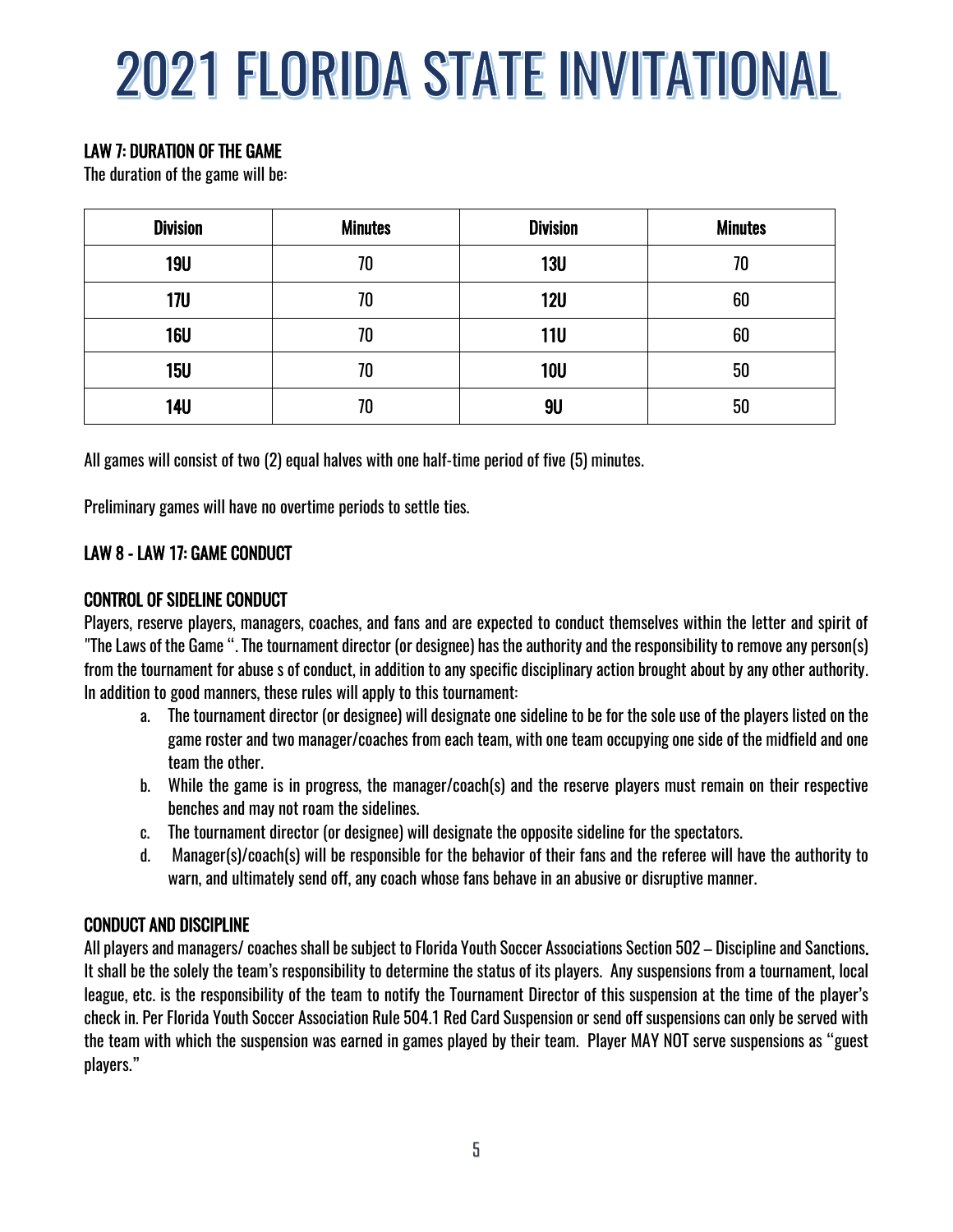The tournament committees shall have a discipline committee of not less than three (3) members and shall be selected by the tournament director. The discipline committee will review and rule on all reports of unacceptable conduct by players, managers, coaches, referees, spectators, etc., using the Florida Youth Soccer Association standards as set by Florida Youth Soccer Association Rule 502 – Discipline and Sanctions.

- a. All players and managers/coaches shall be subject to FYSA Section 502- Discipline and Sanctions.
- b. A player or manager/coach ejected will have an automatic minimum one (1) game suspension regardless of the cause of the ejection. Duration of suspension is cumulative based on further misconduct after receiving the initial dismissal.
- c. Depending on the severity of the unacceptable conduct, the discipline committee may recommend the suspension of up to the duration of the tournament with further disciplinary action by the appropriate National or State Association Federation or any other USSF affiliated organization. The discipline committee recommendations will be available to the affected parties no later than before their next scheduled game.
- d. At the conclusion of the tournament, passes will be returned to the coach (even if a suspension has not been completed). A complete report will be sent to FYSA within seventy-two (72) hours of the conclusion of the tournament for possible further discipline.

## POST-GAME PROCEDURES

As a mutual courtesy, both teams meet at the center circle and congratulate each other for a game well played.

- a. Referees will return player passes to the Site Director along with a completed game report.
- b. The coach/manager of each team will confirm score with the Site Director and collect passes after each game except for those participants sent off (if any).
- c. The manager/coach of both teams will ensure their respective sideline areas are clean and that all trash is in containers.

## DETERMINATION OF WINNERS

In group play, there will be no overtime games. Standings in a group will be determined by:

GAME POINTS:

3 points for a Win 1 points for a Tie 0 points for a Loss

## TIE BREAKERS:

- 1. Head to Head Competition
- 2. Net Goal Differential to a maximum of 6 per game
- 3. Goals scored to a maximum of 6 per game
- 4. Goals allowed to a maximum of 6 per game
- 5. Most shutouts
- 6. Kicks from the penalty mark per FIFA rules/Coin Toss (To be Determined by Tournament Director)

SEMI-FINAL AND CHAMPIONSHIP GAMES will proceed directly to Penalty Kicks. NO OVERTIME WILL BE PLAYED.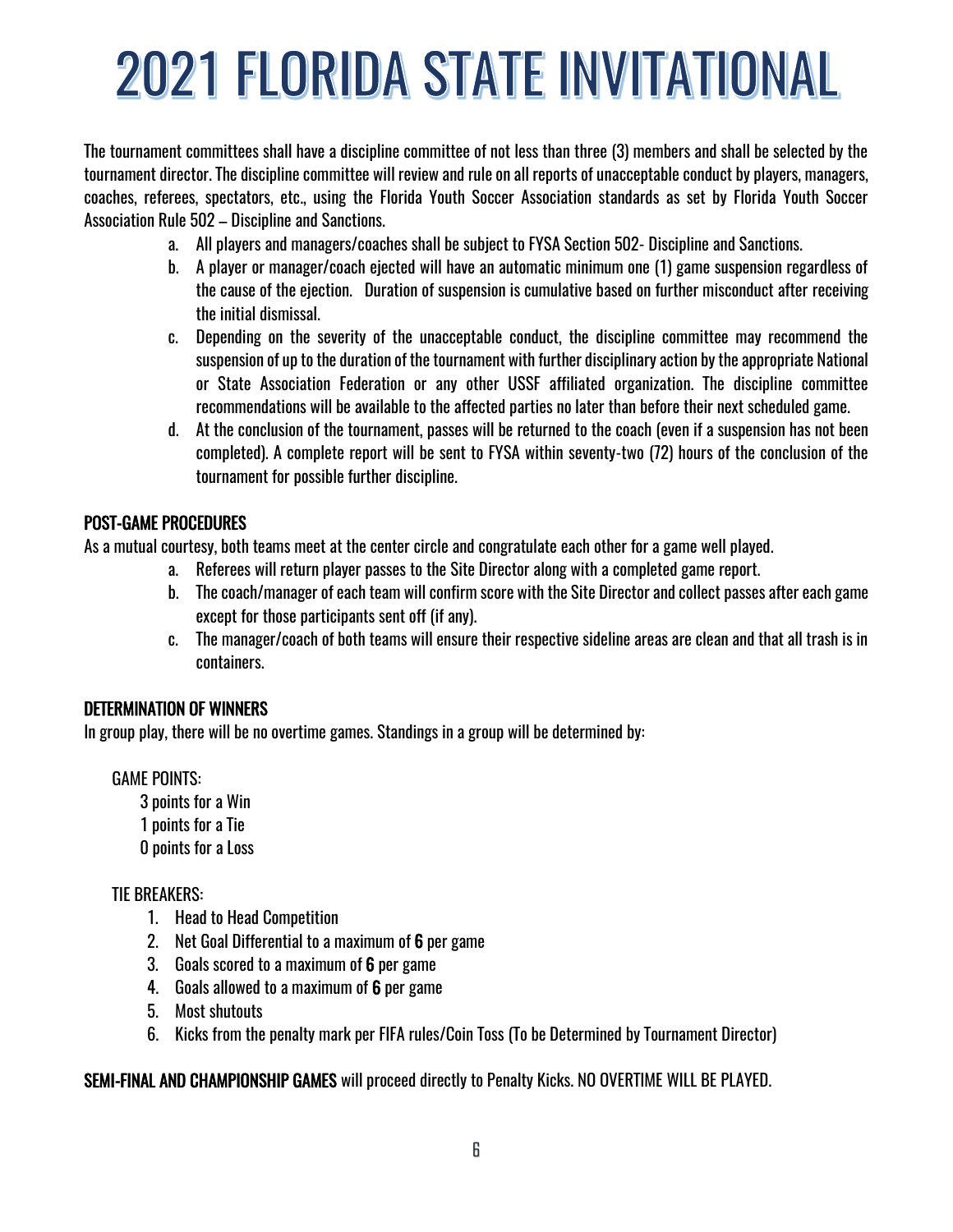#### CHAMPIONSHIP FINAL CEREMONY

Following the completion of each championship game, the two competing teams will present themselves to the game site coordinator for awards. (NO MEDAL CEREMONIES THIS YEAR DUE TO COVID PROTOCOLS)

#### **FORFEITS**

The minimum of number of players that constitutes a team is: seven (7) players for U13 and above, six (6) players for Ulf-U12, and four (4) players for U10. Game should start at a given starting time. In case the team does not have the minimum number of players present, it should be allowed a maximum of fifteen (15) minutes grace period before awarding the game to the opponent. A forfeit will be scored 3-0. The same rule limit will apply for a referee or assistant referee not showing up at the required time. The tournament director or referee assignor will appoint another referee or assistant referee for the game.

#### PERFORMANCE BOND

A performance bond may be required of teams to guarantee participation. The host organization shall return any un-forfeited bonds immediately after the team's final game.

#### PROTEST AND DISPUTES

No protests will be accepted decisions by referees may not be appealed. All disputes will be resolved immediately by the Site Director. These decisions will be final.

#### EXTERNAL CONDITIONS, WEATHER., ETC.

Regardless of weather conditions, players and coaches must be on the field at the scheduled time, ready to play. In case of inclement weather or field conditions, games may:

- Be shortened The Tournament Director may reduce the length of matches due to weather conditions before the start of a match; all such matches will be considered official.
- Be shortened The Tournament Director may reduce the length of halves due to weather conditions before the restart of a match; once delayed due to weather, all such matches will be considered official
- Be rescheduled (Time and location) to be determined by the Tournament Director.
- Go to "taking of Kicks from the Penalty Mark." (Time and location determined by the Tournament Director).
- If the Tournament Director rules that during the preliminary round "Taking of Kicks from the Penalty Mark." Will be done due to inclement weather or field conditions; the following rule will apply:
- Each team will take a maximum of five (5) penalty kicks.
- At the end of five (5) kicks the game will be scored as a  $1-0$  win for the team that has scored more penalty kicks, or a 0 – 0 tie if both teams are tied in penalty kicks at the end of five (5) kicks.
- Be canceled- the tournament committee has the right to cancel any match that has no bearing on the scoring and progression of tournament play.

In the event, unusual conditions necessitate the rescheduling, curtailment, or cancellation of games, the tournament committee shall have absolute authority to make the changes in order to best serve the interests by a certain time period. In case of extreme weather (heat/humidity), the referee shall allow brief stoppage of the game to allow players on the field a water break.